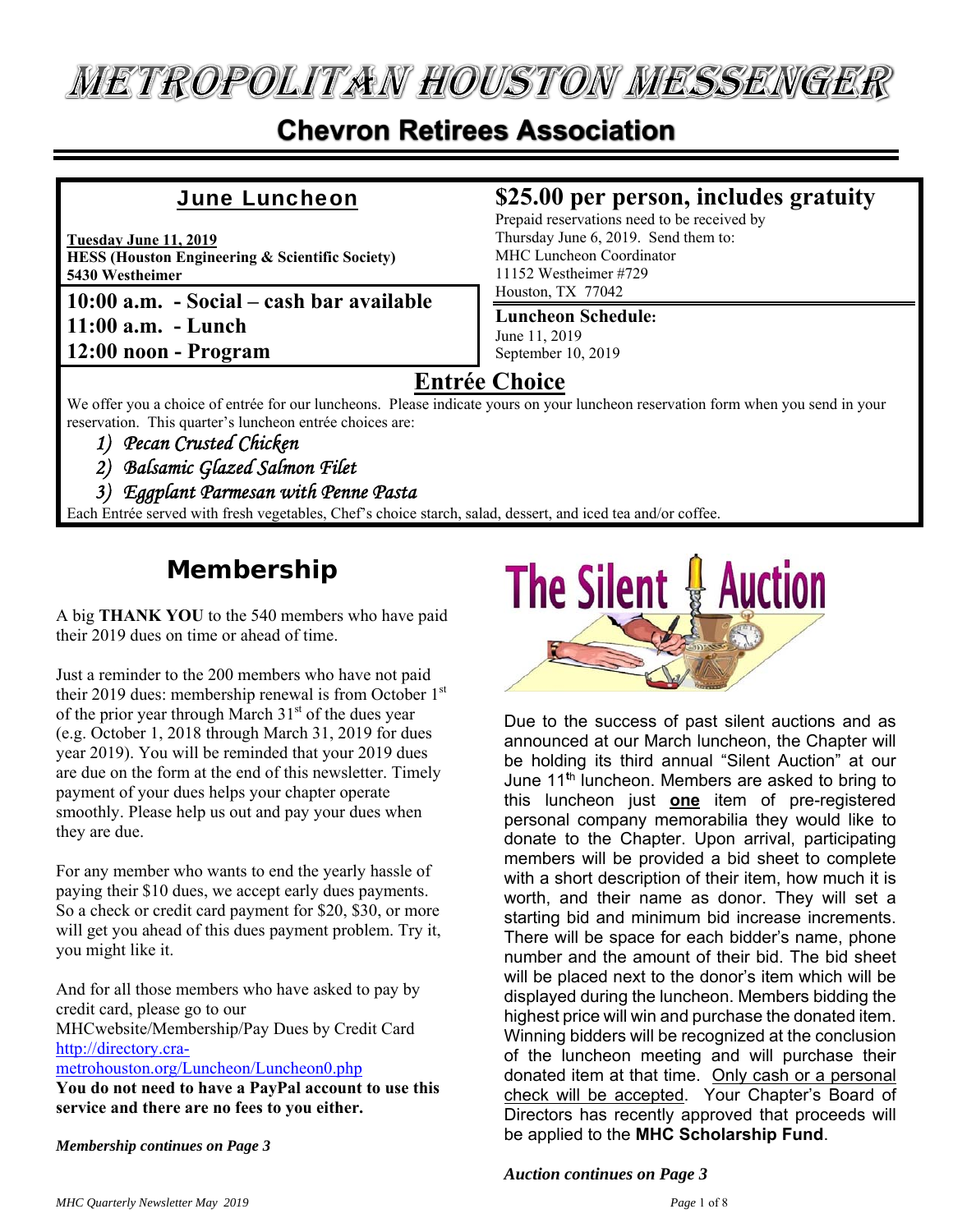

## PAY BY CREDIT CARD



The Metro Houston Chapter developed a special function "web site" which facilitates your payment of dues, reserving luncheon entrees, or making donations to the Scholarship Fund. You access this site through this link MHC Pay by Credit Card

(http://directory.cra-metrohouston.org/Luncheon/Luncheon0.php)

You need to be a member of MHC and have registered an e-mail address with us in order to use this site. You will enter your e-mail address to validate your membership before entering the site. The navigation is rather intuitive, but if you do encounter any problems, we are here to help. Just call me (Glenn Ewan) at 281-693-5461.

#### **MHC Member Volunteer Needed to Coordinate with Chevron Houston Boomers Network**

 An **immediate vacancy** on the MHC Membership Committee is open to a member volunteer to serve as the Chapter Coordinator with the leadership of the Chevron Houston Boomers Network. The main role will be to coordinate with the leadership of the Chevron Houston Boomers Network in the planning and organizing of annual panel discussion events. The next event is planned for **Wednesday, August 21, 2019** and will be held at the Chevron downtown office building. This is an excellent opportunity to *learn this role by assisting the current Chapter Coordinato*r in this upcoming event. Interested Chapter members are encouraged to contact Bill Dodge at **832-934-0680** or via email at **wndodge@sbcglobal.net** for more information.

## METRO HOUSTON BENEFITS **CONNECTION**



As a reminder, Bill Dodge is available to assist Chapter members on Chevron /CRA benefits questions. As you may know, Bill is our Chapter's immediate Past President and a current Metro Houston

Board member. Bill is also the CRA Benefits Committee Chair. If you have any problems with your transition from Chevron supported health insurance to VIA/Benefits (OneExchange) or issues on other various Chevron/CRA benefits, Bill is the person in MHC to contact. He will either answer your question or find the person who will. His contact information is: Phone - 832-934-0680 Email - wndodge@sbcglobal.net



MHC supports the Houston Food Bank with our donations of non-perishable food and paper goods and cash. Because the Food Bank purchases in very large quantities and with significant discounts, we are advised that your \$1 contribution to them provides a full day of meals to a needy neighbor. Therefore, if you are going to purchase items for this purpose, consider donating the money; it purchases a lot more when HFB spends it for you, and it will be used to purchase items HFB needs most. To facilitate monetary donations, we will place a donation jar for the HFB on the registration table.

**When you donate \$20 or more at one time, you can double your impact by filing with Chevron HumanKind for matching funds. Their rules require you to validate your donation with either a cancelled check or a receipt. To learn how to submit your cancelled check and more, go to www.chevronretirees.org/ResourcesGroup/ ChevronHumankind**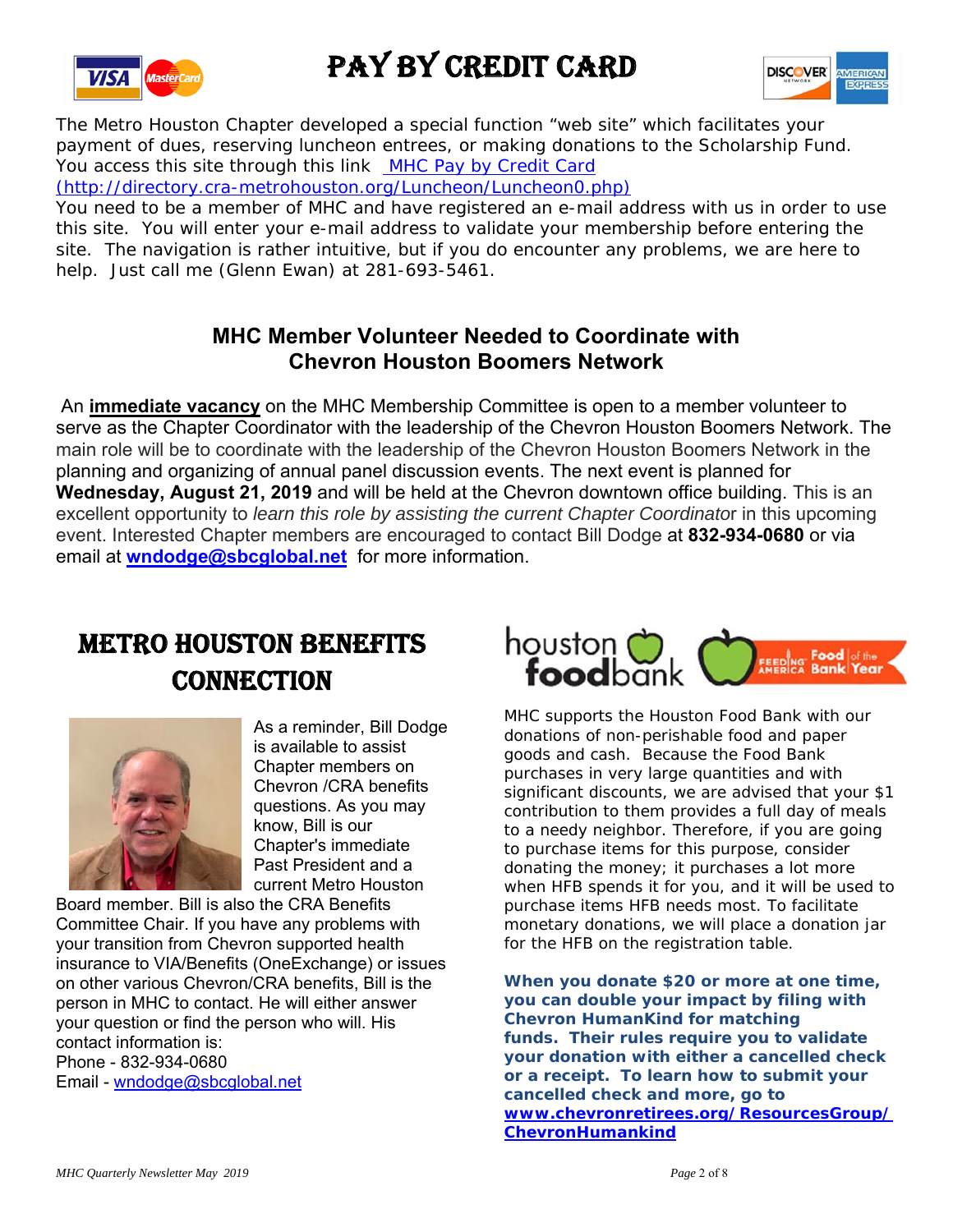## **Treasurer's Corner**

| <u>2019 Budget 2019 Actual</u> |               |               |  |  |  |  |
|--------------------------------|---------------|---------------|--|--|--|--|
| <u>REVENUE</u>                 |               |               |  |  |  |  |
| Income (dues)                  | \$6,500       | \$5114        |  |  |  |  |
| <b>TOTAL REVENUE</b>           |               |               |  |  |  |  |
| <b>EXPENSES</b>                |               |               |  |  |  |  |
| <b>CRA</b> Dues                | \$1,950       | \$1,460       |  |  |  |  |
| Luncheon Meal Cost - Net       | \$750         | \$310         |  |  |  |  |
| Web Site                       | \$500         | \$135         |  |  |  |  |
|                                |               |               |  |  |  |  |
| <b>PAYPAL Fees</b>             | \$200         | \$74          |  |  |  |  |
| Misc. Expenses                 | \$600         | \$104         |  |  |  |  |
| <b>Special Events</b>          | \$0           | \$0           |  |  |  |  |
| Mail Box                       | \$0           | \$0           |  |  |  |  |
| Luncheon Door Prizes           | \$1600        | \$545         |  |  |  |  |
| Luncheon Entertainment         | \$600         | \$0           |  |  |  |  |
| <b>Food Bank Donation</b>      | \$400         | \$0           |  |  |  |  |
| Scholarship Fund Transfer      | \$0           | \$0           |  |  |  |  |
| <b>TOTAL EXPENSE</b>           | \$6,600       | \$2,628       |  |  |  |  |
| Surplus/(Deficit)              | \$(100)       | \$2,486       |  |  |  |  |
| <u>SCHOLARSHIP FUND</u>        |               |               |  |  |  |  |
| <b>YEAR 2019</b>               | <b>BUDGET</b> | <b>ACTUAL</b> |  |  |  |  |
| <b>Beginning Balance</b>       | \$0           | \$0           |  |  |  |  |
| <b>Scholarship Donations</b>   | \$,2000       | \$2,255       |  |  |  |  |
| <b>General Fund Transfers</b>  | \$0           | \$2,000       |  |  |  |  |
| Scholarship Award              | \$2,000       | \$2,000       |  |  |  |  |
| Surplus/(Deficit)              | \$0           | \$255         |  |  |  |  |

NOTES:

- 1st Qtr had increase in membership renewals.
- $\bullet$  \$2.255 received in donations to 2019 Scholarship; \$255 will be carried over for 2020 award.
- PayPal Fees are increasing due to more use of PayPal as was expected and budgeted.
- On Budget; most expenses occur in 4<sup>th</sup> Qtr.

## **Auction**

#### *From Page 1*

To allow for sufficient display space, **a limit of 25 donated items has been set**. Therefore, members who wish to participate will be required to preregister their donated item in advance of the luncheon by calling Bill Dodge at **832-934-0680** leaving a voice mail message if not answered. Item pre-registration will be handled on a "first come, first served" basis, so be sure to pre-register as soon as possible.

*Also, members who have pre-registered their item are asked to arrive early at the luncheon during the Social hour which starts at 10:00 AM to set up their item and complete their bid sheet. Bidding will close at 11:00 AM.* 

If you have any questions about the Silent Auction, please contact Bill Dodge at **832-934-0680** or by email at wndodge@sbcglobal.net for assistance

## **Membership**

#### *From Page 1*

MHC has a "try it for free" for first time members. Any retiree of Chevron or one of its merged companies who has not been a member of any other Chevron Retiree Chapter will receive their first year's MHC membership for free. You may want to use this first time offer to entice one or more of your retiree friends that haven't yet joined MHC. Just give them the link to our website, www.cra-metrohouston.org to show them the benefits of our chapter.

Speaking about our website, www.cra-metrohouston.org you may just want to check it out yourself to see all the good information that is out there for you.

We are interested in any idea or suggestion that you may have to make our chapter more to your liking. Please email membership@cra-metrohouston.org with your idea or suggestion.

#### **Renew today. Don't put off until tomorrow what you can do today.**

Thank you, Bill Alvarez MHC Membership Committee Chair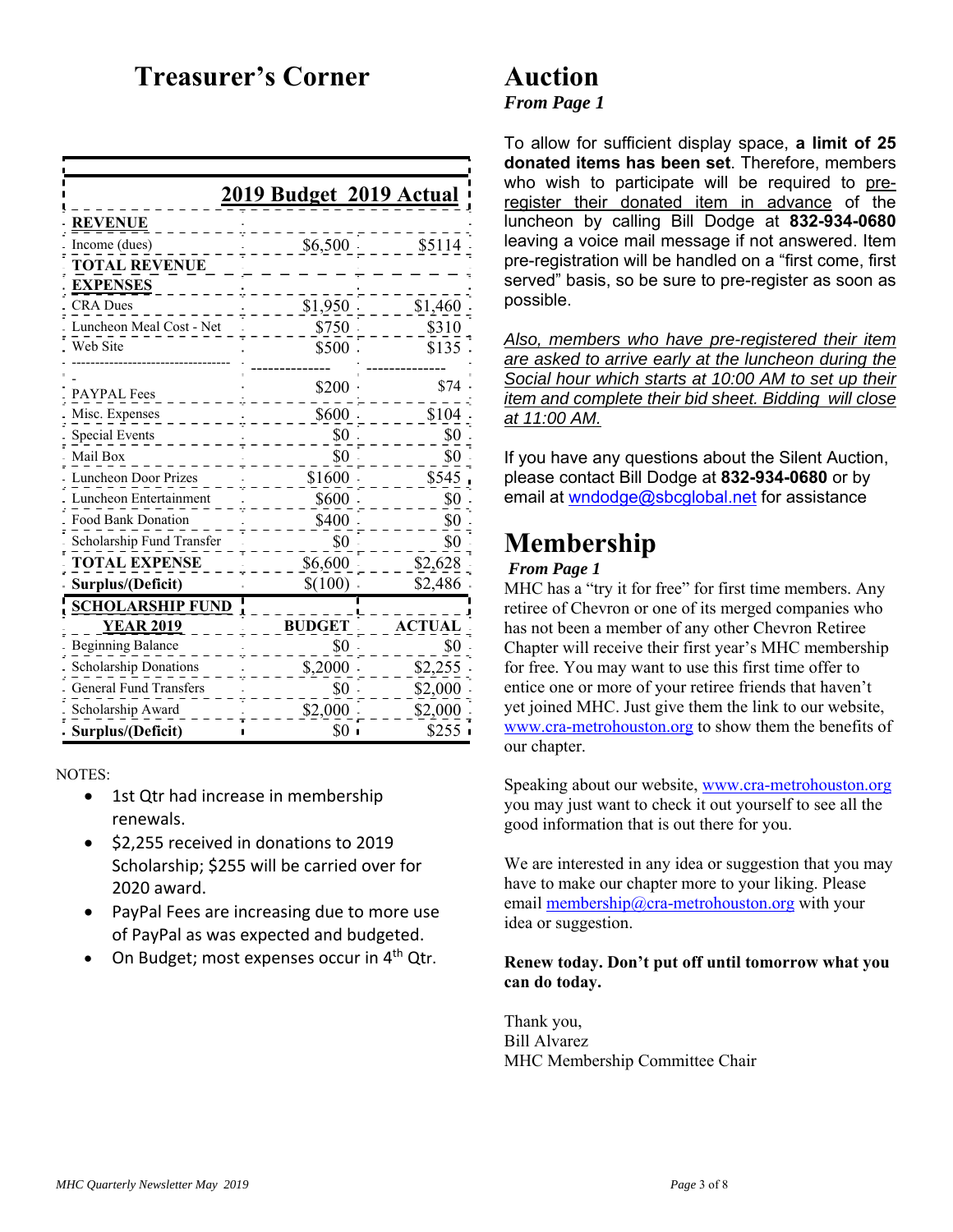## **June Chapter Meeting Program**



**John Moncrief** had a 35 year career with Texaco and Chevron before retiring in October, 2016. He worked oil and gas projects, starting in Houma, Louisiana, moving to New Orleans then to Houston. Most of his work involved international offshore and deepwater ventures, in project and engineering management.

After retiring, his wife Deborah asked: "do we need to sell our Chevron stock before oil use declines"? Her concern was fueled by frequent news on overhauling energy to renewables, electric cars and reduced emission sources. John then pursued a deeper understanding of global energy and the issues driving it.

Based on this, his talk is entitled: "The Future of Oil and Energy; and Climate Change: A Rational Review". This also includes a brief summary of Chevron's policy and initial goals.

## **3rd Quarter Neighborhood Luncheons Program**



.

**Elizabeth Strauss** is Co-owner and founding member of *All Organized,* a company that specializes in helping people bring order to their homes. In many cases this is in preparation for down-sizing. She began her quest to help people "tidy up" when she was in the third grade and that passion for being organized has never faded.

 Elizabeth graduated in 2009 with a Bachelors of Science from Sam Houston State University, and is constantly learning and growing in the business/entrepreneur fields of study. She is President of a local BNI (Business Networking International) Chapter that has been very impactful on her business

When not helping someone get organized Elizabeth, a National Park enthusiast, enjoys hiking and exploring the different parks with her husband Troy. She also loves every dog.

The life of every party, she truly shines at wedding receptions on the dance floor. Please plan to come and enjoy a program of learning how we might more easily let go of the unneeded items that crept into all of our lives.

## CHEVRON RETIREES ASSOCIATION

## 2019 MEMBERSHIP DIRECTORY

**The 2019 Membership Directory was mailed the 11th of April. If you did not receive your copy, please let us know and we will get you a copy.**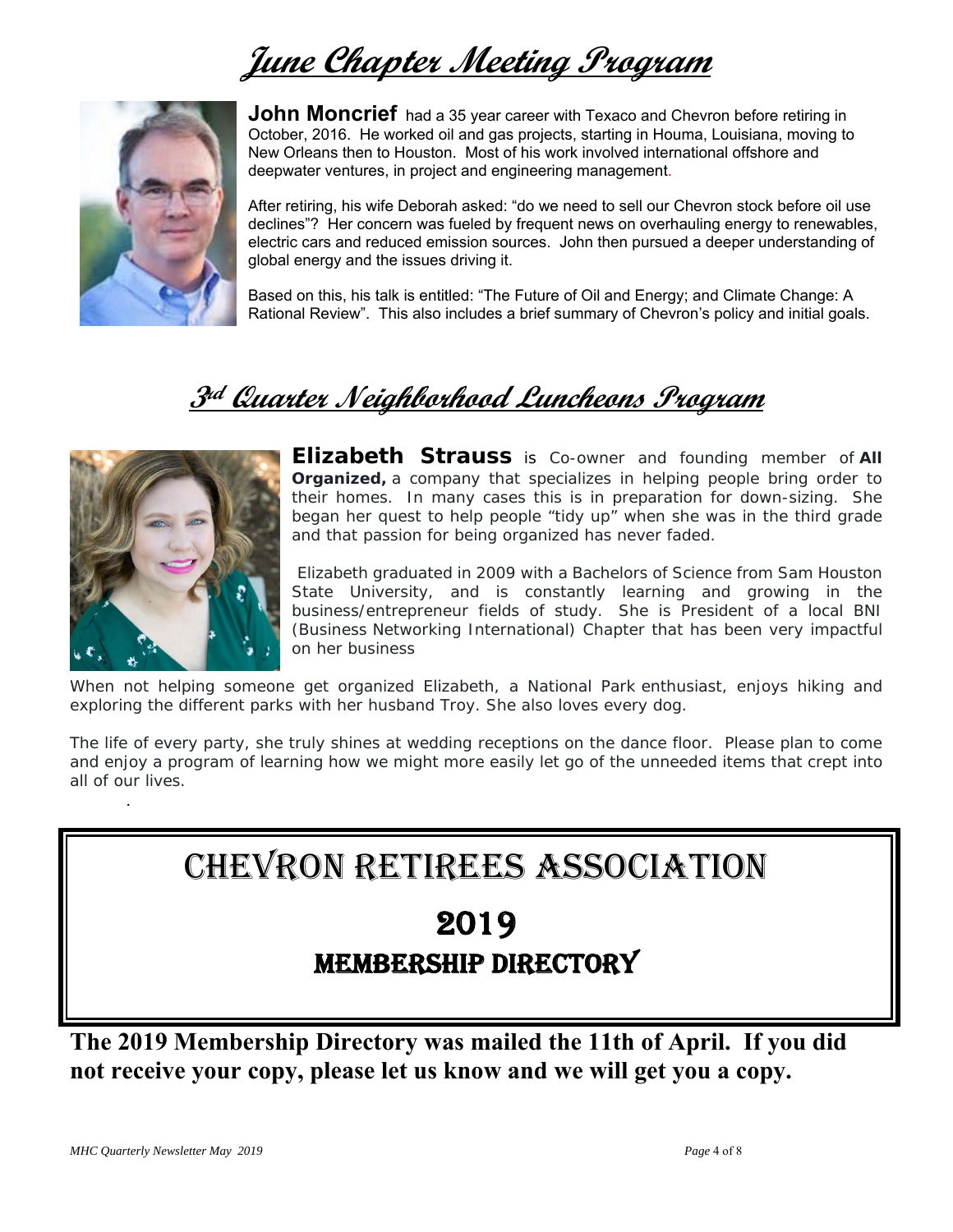*Scholarship*

Did you know that the Metropolitan Houston Chapter has been awarding one scholarship annually since June of 2001? Nearly \$30,000 has been awarded to the winning candidates during that time period. This year our organization will award a \$2,000 college scholarship to the best-qualified applicant. As of April 16, 2019, the Scholarship Fund had received \$2255 in donations, assuring that our scholarship is funded for 2019. Thanks to all of you who have voluntarily donated to this worthy cause for your generosity in fully funding the scholarship!

This scholarship is based upon merit and not financial need. We award this scholarship to the best student who has met all the requirements for the scholarship. This year we have three candidates, grandchildren nominated by dues-paying members of the Metropolitan Houston Chapter. Each student is required to submit an application that includes their transcript, standardized testing score, three reference letters, a 500-word essay, and a letter of acceptance to the college of their choice. The Scholarship Committee then evaluates all qualified applicants for the scholarship based on this information. The scholarship will be awarded at the upcoming June 11<sup>th</sup> luncheon.

Doug Beatty MHC Scholarship Chairperson

**If your copy of this newsletter has a PAST DUE indicator in either your email cover note or your last page of the printed postal copy, our records indicate that you last paid dues for 2018. PLEASE catch up your dues. They are only \$10/year and they are the life blood of our chapter. They allow us to continue the programs you indicate that you like about us.** 

**You will not be dropped from the membership until April 1, 2020 but by paying up now, you will help ensure a viable thriving chapter. As previously noted in the MEMBERSHIP article, you may avoid the annual hassle of yearly paying dues by paying ahead and you may pay by Credit Card. If you feel that we have erred in recording your payment, PLEASE call or email us so we can get it corrected** 

**I look forward to a long chapter/member relationship. If you have any questions or comments, please don't hesitate to call me, 281-693-5461.**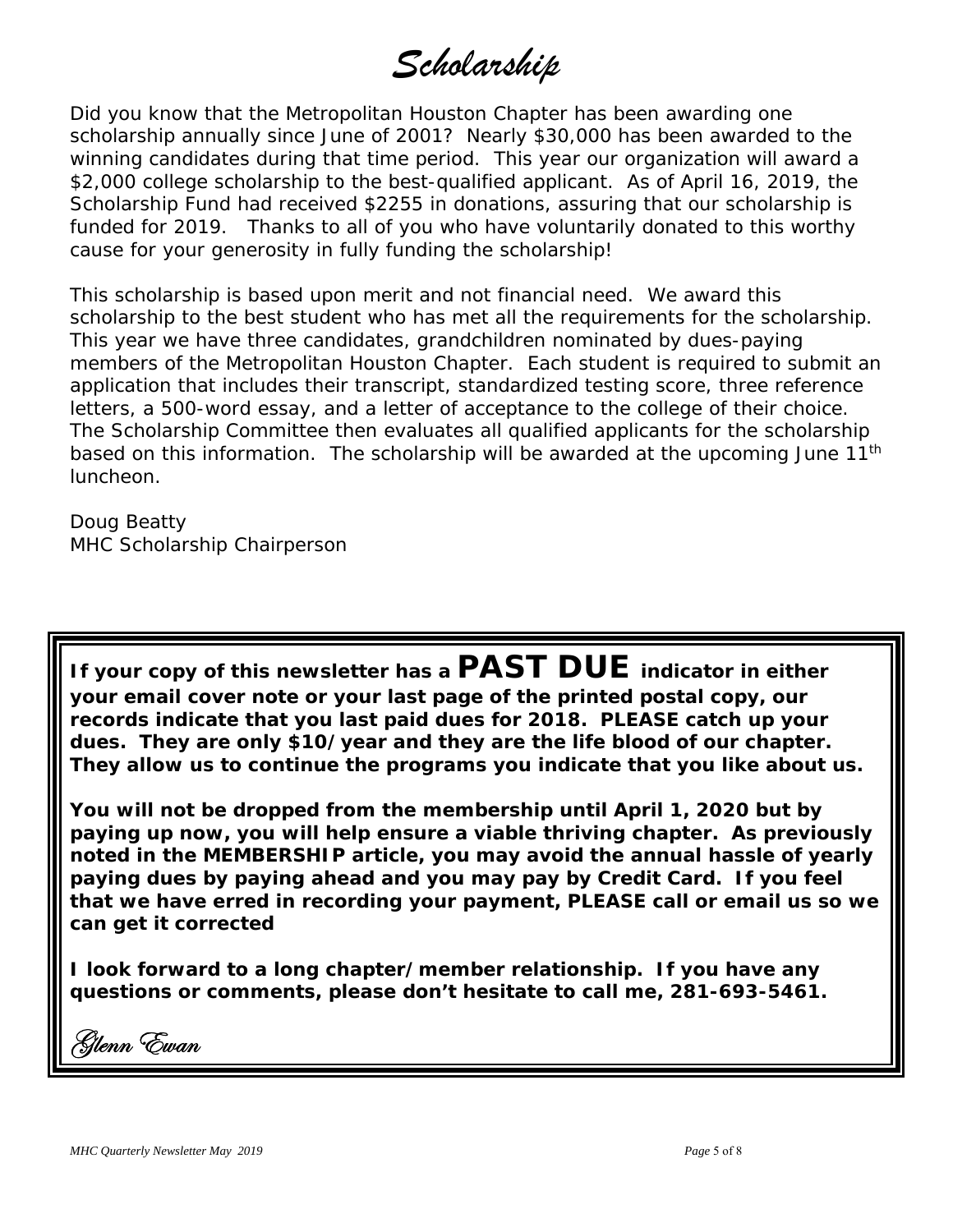## The Presidents Podium

My primary goal this year is the enhancement of our membership through the Neighborhood Luncheons. During the first quarter we had our usual Chapter Meeting at the HESS club with 48 members and spouses attending. We also had 8 Neighborhood Luncheons at which we reached an additional 90 members, spouses, and other Chevron retirees. We believe this program can mature into a real enhancement to our members. If you live near one of them make a note when the email invitation arrives and join us. The full schedule for the luncheons is posted on the website with a link on the Meetings tab. https://cra-metrohouston.org/Neighborhood Luncheons.html .

In the table below, you will see that some of the locations are very well attended while some others are not. We plan to continue the program for the remainder of the year and evaluate each site for continuing the program there at that time. Attendance will be the primary factor in our decision to continue holding a luncheon at a location.

| MHC FIRST QUARTER 2019 LUNCHEON ACTIVITIES,        |                           |                                                        |                          |                          |  |  |  |  |
|----------------------------------------------------|---------------------------|--------------------------------------------------------|--------------------------|--------------------------|--|--|--|--|
| <b>HESS CLUB</b>                                   | <b>Linnie Edwards</b>     | <b>Dollie Levert</b>                                   | Monte Rogers             | <b>Betty Spooner</b>     |  |  |  |  |
| <b>Gary Backens</b>                                | Glenn Ewan                | <b>Fred Levert</b>                                     | <b>Edward Schneider</b>  | <b>Matthew Steele</b>    |  |  |  |  |
| Linda Backens                                      | Lorraine Ewan             | Joann McCann                                           | Linda Schneider          | Jim Taylor, Jr.          |  |  |  |  |
| <b>Brian Batiste</b>                               | Donald Fought             | <b>Ricky Mercado</b>                                   | <b>Romy Schneider</b>    | George Treibel           |  |  |  |  |
| Craig Brooks                                       | <b>Carol Lobdell</b>      | Pansy Meyer                                            | David Silarski           | <b>Thomas White</b>      |  |  |  |  |
| <b>Delores Brooks</b>                              | <b>Charlie Hancock</b>    | <b>Esther Bender</b>                                   | Jean Silarski            | <b>Gwen Wilkinson</b>    |  |  |  |  |
| <b>Frank Coe</b>                                   | <b>Shirald Hendrix</b>    | John Montgomery                                        | <b>Robert Skaggs</b>     | <b>Brad Williams</b>     |  |  |  |  |
| Kevin Cunningham                                   | <b>Charles Hinrichsen</b> | Howard O'Donnell                                       | <b>Phil Smith</b>        | John Wolfe               |  |  |  |  |
| <b>Scott Darnell</b>                               | Evelyn Kassey             | <b>David Pollock</b>                                   | Georgia Smith            | John Wolff               |  |  |  |  |
| <b>Bill Dodge</b>                                  | <b>Mike Kassey</b>        | <b>Wanda Reves</b>                                     | <b>Judy Spencer</b>      |                          |  |  |  |  |
| <b>SHENANDOAH</b>                                  | <b>Linda Geuss</b>        | <b>Barbie Miller</b>                                   | Jeffrey Sunderland       | <b>Bob Wall</b>          |  |  |  |  |
| Cindy Bridge                                       | <b>Christopher Gordy</b>  | Mark Rose                                              | <b>Mandy Sunderland</b>  | <b>Mark Weller</b>       |  |  |  |  |
| Jim Bridge                                         | Shannon Hodge             | Margaret Santamaria                                    | Pat Tucker               | <b>Brad Williams</b>     |  |  |  |  |
| Ann Butchello                                      | Carolyn Medlin            | Ben Scarborough                                        | Sylvia Tucker            | Perry Wilson             |  |  |  |  |
| <b>Bill Erwin</b>                                  | <b>Jim Medlin</b>         | <b>Stephen Seiler</b>                                  | Paul Vita                | <b>Matthew Sielinski</b> |  |  |  |  |
| David Gardner                                      | Don Meisel                | Mark Stella                                            | Susan Vita               |                          |  |  |  |  |
| <b>Jack Geuss</b>                                  | Judy Meisel               |                                                        |                          |                          |  |  |  |  |
| <b>Bryan</b>                                       | Paul Hempfling            | Doug Mineo                                             | <b>Joel Rollins</b>      | Ken Skillern             |  |  |  |  |
| Don Halan                                          | Janeen Judah              | <b>Tommy Morris</b>                                    | <b>Denise Rollins</b>    | <b>Bob Smith</b>         |  |  |  |  |
| IH-10, Katy                                        | Larry Huebel              | Jim Roxbury                                            | <b>Gregory Rozenfeld</b> | Joan Vauthrin            |  |  |  |  |
| <b>Karen Barnett</b>                               | <b>Sheryl Matthews</b>    | Dina Rozenfeld                                         | Pat Sullivan             | <b>Pat Whitnel</b>       |  |  |  |  |
| Dorothy Greenwood                                  | Sandra Owens              |                                                        |                          |                          |  |  |  |  |
| HWY 59 South, Missouri City                        |                           | <b>Fred Levert</b>                                     | John Moncrief            | <b>Tony Teutsch</b>      |  |  |  |  |
| <b>Esther Bender</b>                               | David Kalowinski          | <b>Pansy Meyer</b>                                     | Robert Skaggs            | <b>Corliss Walker</b>    |  |  |  |  |
| Arleigh Kalowinski                                 | Dollie Levert             | <b>Deborah Moncrief</b>                                |                          |                          |  |  |  |  |
| Pearland                                           | <b>Chuck Greer</b>        | Danny McClure                                          | Gil Yoder                | Linda Yoder              |  |  |  |  |
| Humble/Kingwood                                    |                           | Thorro Jones                                           | <b>Sharon Smith</b>      | Julia Svoren             |  |  |  |  |
| <b>Bryan Cozad</b>                                 | Sandy Fazio               | Kevin Larson                                           | <b>Walter Smith</b>      | <b>Walter Svoren</b>     |  |  |  |  |
| Nancy Cozad                                        | Joan Jones                | Jeffrey Matthews                                       |                          |                          |  |  |  |  |
| FM1093 Richmond/Rosenberg/Fulshear/SW Katy         |                           | Joseph Shen                                            |                          |                          |  |  |  |  |
| William Hauhe, Jr                                  | <b>Missy Martin</b>       | <b>Tommy Martin</b>                                    | Dennis Scott             | <b>Sigrid Stewart</b>    |  |  |  |  |
| <b>Cypress</b>                                     | S. R. Chase               | <b>Karl Cottrell</b>                                   | Roderick Loper           | James Yochim             |  |  |  |  |
| <b>Barbara Chase</b>                               | Davis Conkling            | Kathleen Court                                         | Jim Robertson            |                          |  |  |  |  |
|                                                    |                           | <b>Metro Houston BOD Members Hosting All Luncheons</b> |                          |                          |  |  |  |  |
| Glenn Ewan                                         | Lorraine Ewan             | Evelyn Kassey                                          | Mike Kassey              | <b>George Treibel</b>    |  |  |  |  |
| Metro Houston BOD Members Attending when Available |                           |                                                        |                          |                          |  |  |  |  |
| <b>Bill Dodge</b>                                  | Howard O'Donnell          | <b>Charlie Rhoads</b>                                  |                          |                          |  |  |  |  |

**Slenn Ewan**, President MHC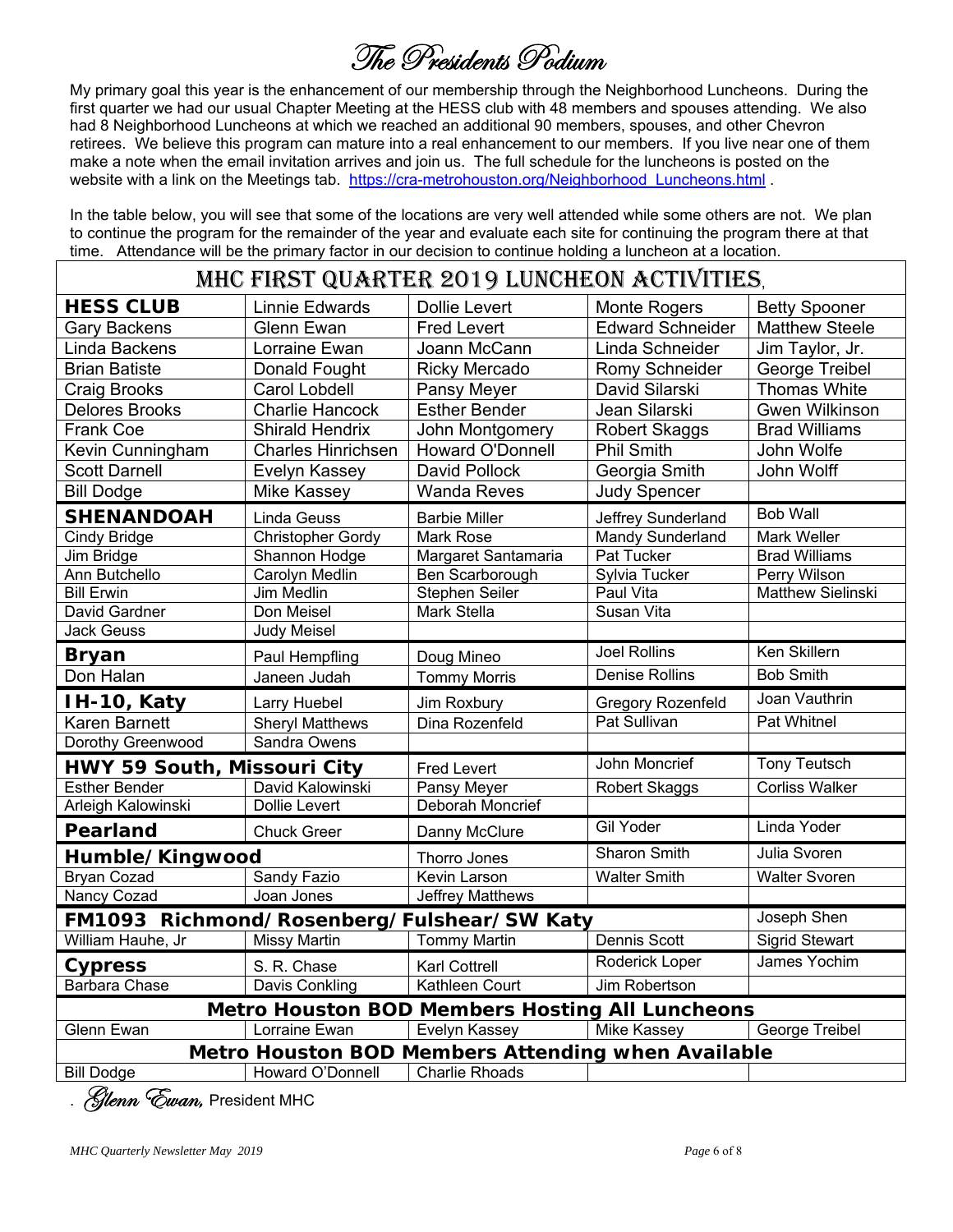## IN MEMORIAM



## We extend our deepest sympathy to the families of these individuals



| <b>Charles Albers</b>   | Texaco  | 02/19/19 | R            | Sara Martin            | Chevron | 06/30/18 | S         |
|-------------------------|---------|----------|--------------|------------------------|---------|----------|-----------|
| <b>Charles Bechtold</b> | Texaco  | 02/23/19 | $\mathsf R$  | <b>Brenda Mathes</b>   | Gulf    | 01/24/19 | $\sf S$   |
| Dorothy Bingham         | Texaco  | 12/21/18 | S            | Helen S McKinley       | Texaco  | 02/10/19 | $\sf S$   |
| Frances Bockhorn        | Texaco  | 08/28/18 | S            | David Meyer            | Chevron | 02/09/19 | ${\sf R}$ |
| Lillian A Boone         | Texaco  | 03/17/19 | S            | Pearl Miller           | Gulf    | 02/15/19 | $\sf S$   |
| Gertrude Cholette       | Gulf    | 01/27/19 | S            | Eleanor Oneal          | Gulf    | 02/22/19 | $\sf S$   |
| <b>Charles Conner</b>   | Getty   | 02/07/19 | $\mathsf R$  | <b>Robert Overton</b>  | Texaco  | 01/14/19 | ${\sf R}$ |
| <b>Mildred David</b>    | Texaco  | 01/17/19 | S            | W Pelltier             | Chevron | 03/20/19 | ${\sf R}$ |
| <b>Emile Dieth</b>      | Gulf    | 02/07/19 | $\mathsf{R}$ | Merila Peloso          | Texaco  | 03/18/19 | ${\sf R}$ |
| Debra Dimuccio          | Chevron | 03/05/19 | $\mathsf R$  | John Potter            | Gulf    | 03/06/19 | ${\sf R}$ |
| Virginia Douglas        | Gulf    | 12/21/18 | S            | Lee Price              | Unocal  | 01/23/19 | ${\sf R}$ |
| Ray Dupree              | Gulf    | 01/30/19 | R            | <b>Alfred Romaine</b>  | Unocal  | 01/31/19 | ${\sf R}$ |
| Phillip Faulk           | Texaco  | 12/31/18 | R            | Alton Roome            | Unocal  | 02/10/19 | ${\sf R}$ |
| Ina Mae Guyton          | Texaco  | 02/14/19 | $\sf S$      | George Slater          | Gulf    | 02/22/19 | ${\sf R}$ |
| Kenneth Hamilton        | Getty   | 12/04/18 | $\mathsf R$  | Joseph Slowensky       | Gulf    | 10/12/18 | ${\sf R}$ |
| Melinda Harvison        | Gulf    | 01/15/19 | S            | George Soutter         | Texaco  | 01/18/19 | ${\sf R}$ |
| Mildred Haydel          | Gulf    | 02/04/19 | S            | Tommie Sprayberry      | Gulf    | 03/13/19 | ${\sf R}$ |
| <b>Burt Helmke</b>      | Gulf    | 02/26/19 | ${\sf R}$    | <b>Emily Streit</b>    | Gulf    | 02/17/19 | $\sf S$   |
| Donna Houser            | Texaco  | 03/14/19 | R            | <b>Iris Styer</b>      | Getty   | 01/26/19 | ${\sf R}$ |
| <b>Gary Hughes</b>      | Texaco  | 01/07/19 | ${\sf R}$    | Luisa Taunton          | Chevron | 02/19/19 | ${\sf R}$ |
| Norman Isenberg         | Gulf    | 02/16/19 | $\mathsf R$  | Doris Tessieri         | Texaco  | 10/29/18 | $\sf S$   |
| Edna Jones              | Gulf    | 11/17/18 | S            | Joseph Virgilio        | Gulf    | 02/18/19 | ${\sf R}$ |
| Mary Jones              | Gulf    | 12/04/18 | S            | Vernon Von Bieberstein | Gulf    | 03/12/19 | ${\sf R}$ |
| <b>Richard Jones</b>    | Getty   | 01/29/19 | ${\sf R}$    | Claude Wallis          | Texaco  | 03/14/19 | ${\sf R}$ |
| Patricia Kielty         | Chevron | 10/10/18 | S            | Raymond Watson         | Texaco  | 09/07/18 | ${\sf R}$ |
| Isabel Koch             | Texaco  | 01/29/19 | S            | Dortha Wilson          | Gulf    | 03/14/19 | S         |
| Ronald Lieber           | Gulf    | 02/05/19 | $\mathsf R$  |                        |         |          |           |

Note - We are showing the recently deceased as reported quarterly by Chevron to CRA Demographics. The new R/S column indicates that the person was listed as a Retiree or a Survivor in the Chevron records.